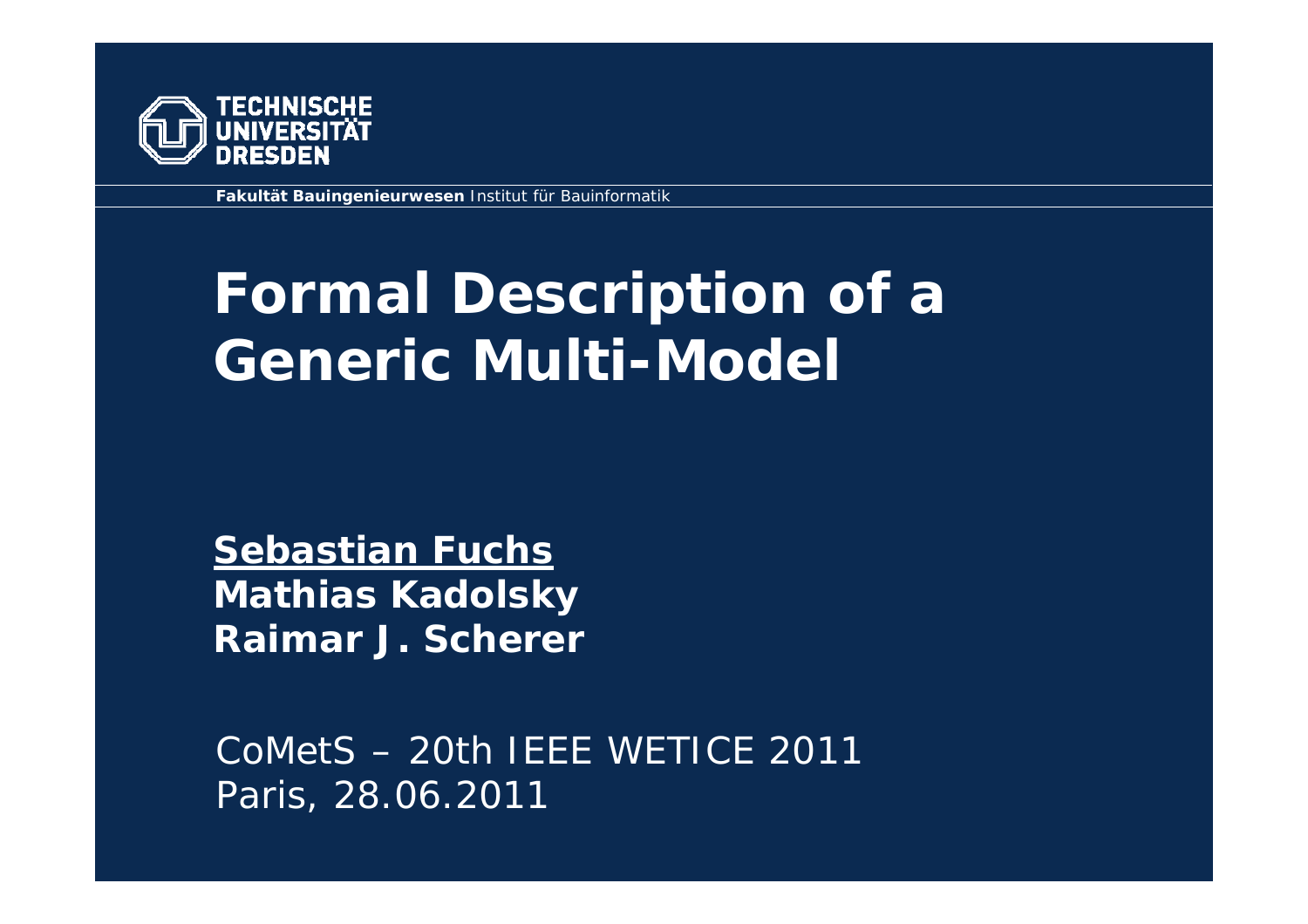

- 1. Construction Information Processes
- 2. Objective: Provide explicit and reusable Multi-Model Information
- 3. Approach: The Generic Multi-Model
- 4. Application and Adoption Examples
- 5. Conclusion: Summary and Outlook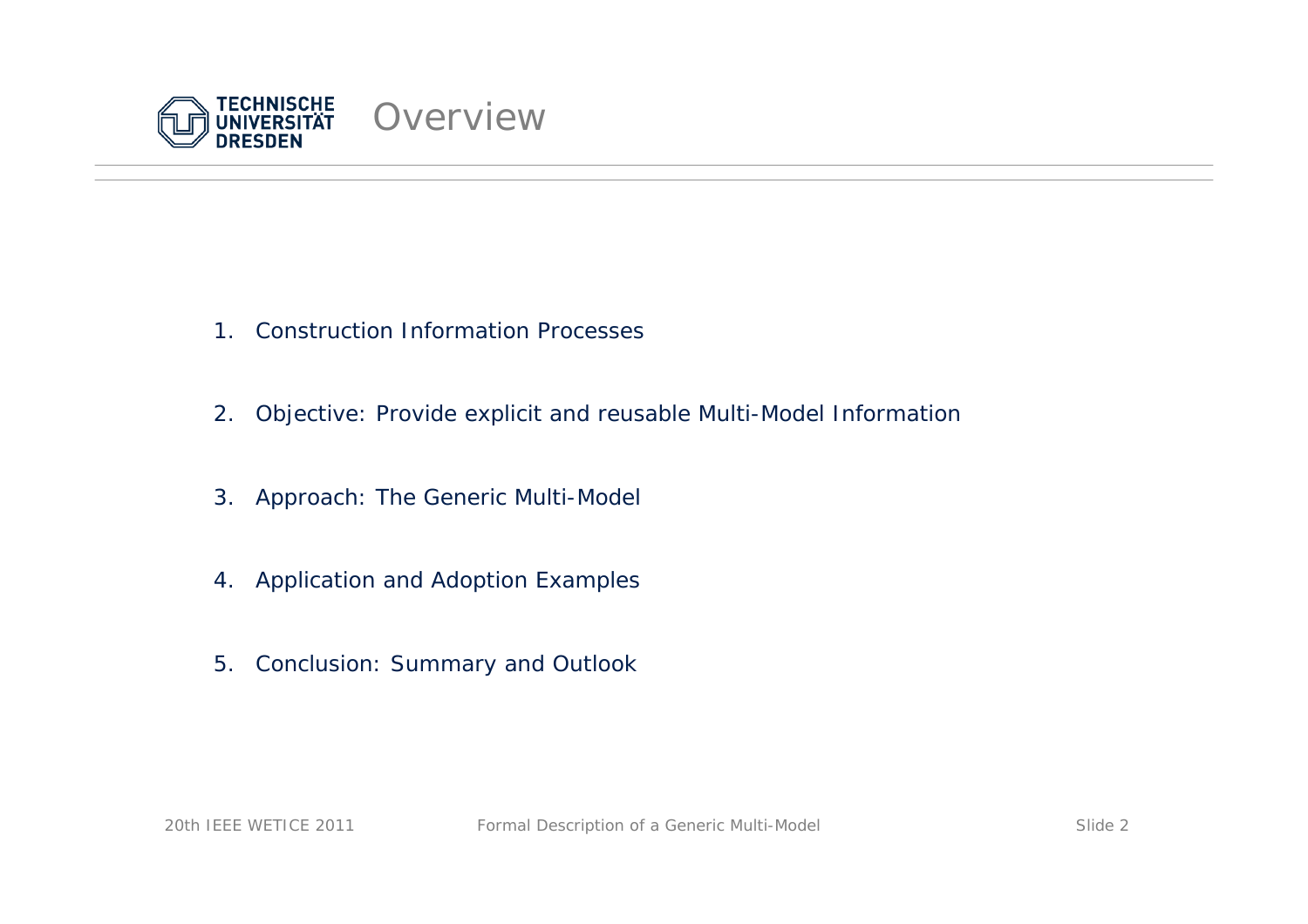

# **Specific Characteristics of Construction Projects**

- • Uniqueness of Product (Building), Construction Site + Environment, Stakeholders (e.g. Planning Team, Construction Companies, Building Authorities)
- •Usually no Prototypes possible
- •No Optimization like in Mass Production
- •Wide and different Building Regulations

# **Product Data Technology in the Construction Industry**

- •Research Activities started in the mid. 1980s
- •Product Data Model = Building Information Model (BIM)
- •One important BIM Standard: Industry Foundation Classes (IFC)

# **Industry Foundation Classes (IFC)**

- •ISO-16739, defined by buildingSMART International
- •Based on STEP (Standard for the exchange of product model data)
- •Defined in EXPRESS
- •Hierarchical Layer Architecture, extensible
- • Currently serves 9 Domains (Architecture, Construction Management, Facility Management, …)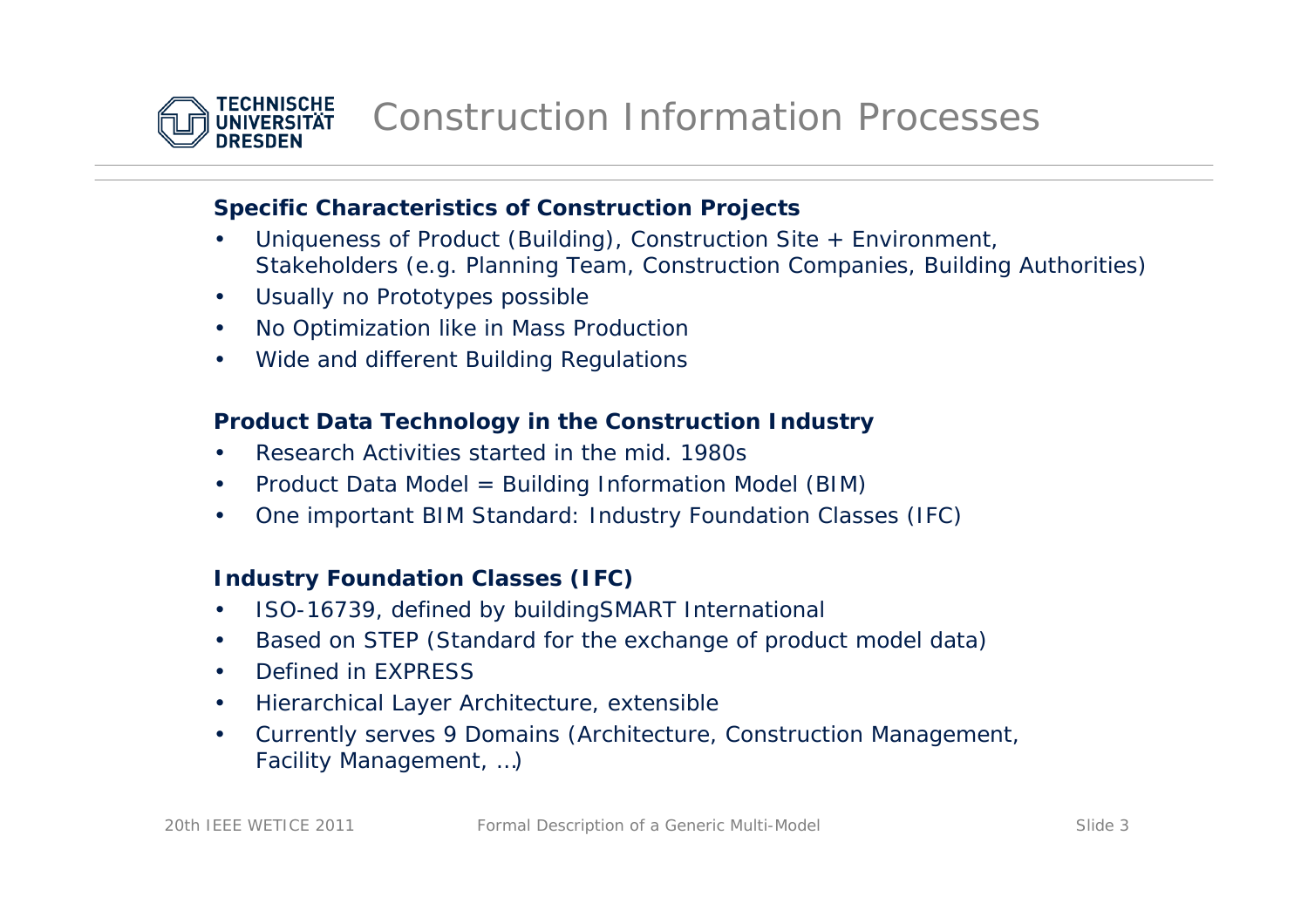

# **Basic Actors and Model-Domains of Construction Information Processes**

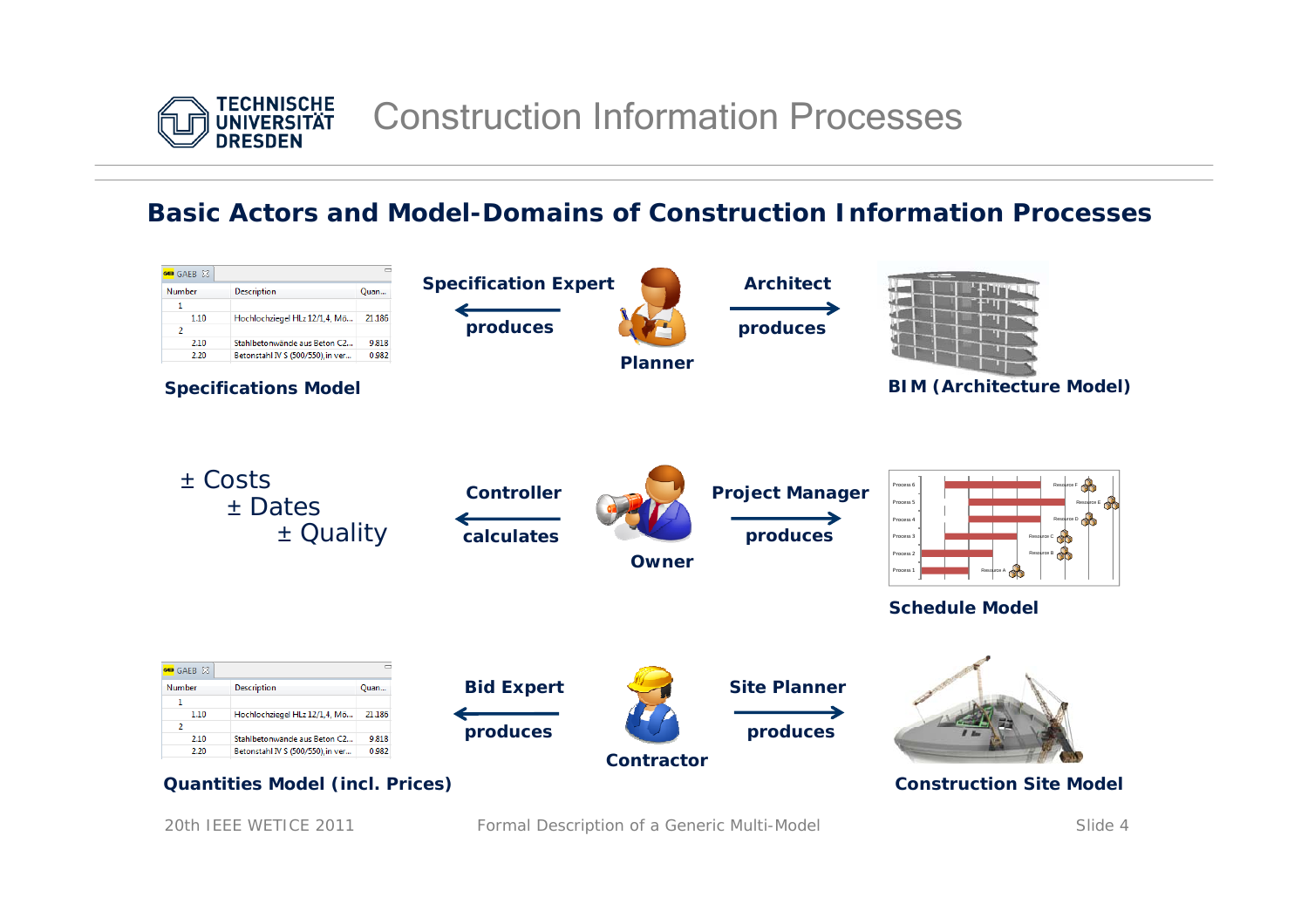

# **nD Modeling Problem:**

- •Many Orthogonal Domains
- •Concurrent and overlapping Model-Schemas per Domain
- • **Use of combined Model Information for non intended scenarios(Disjunctive Data, Task specific Linking)**

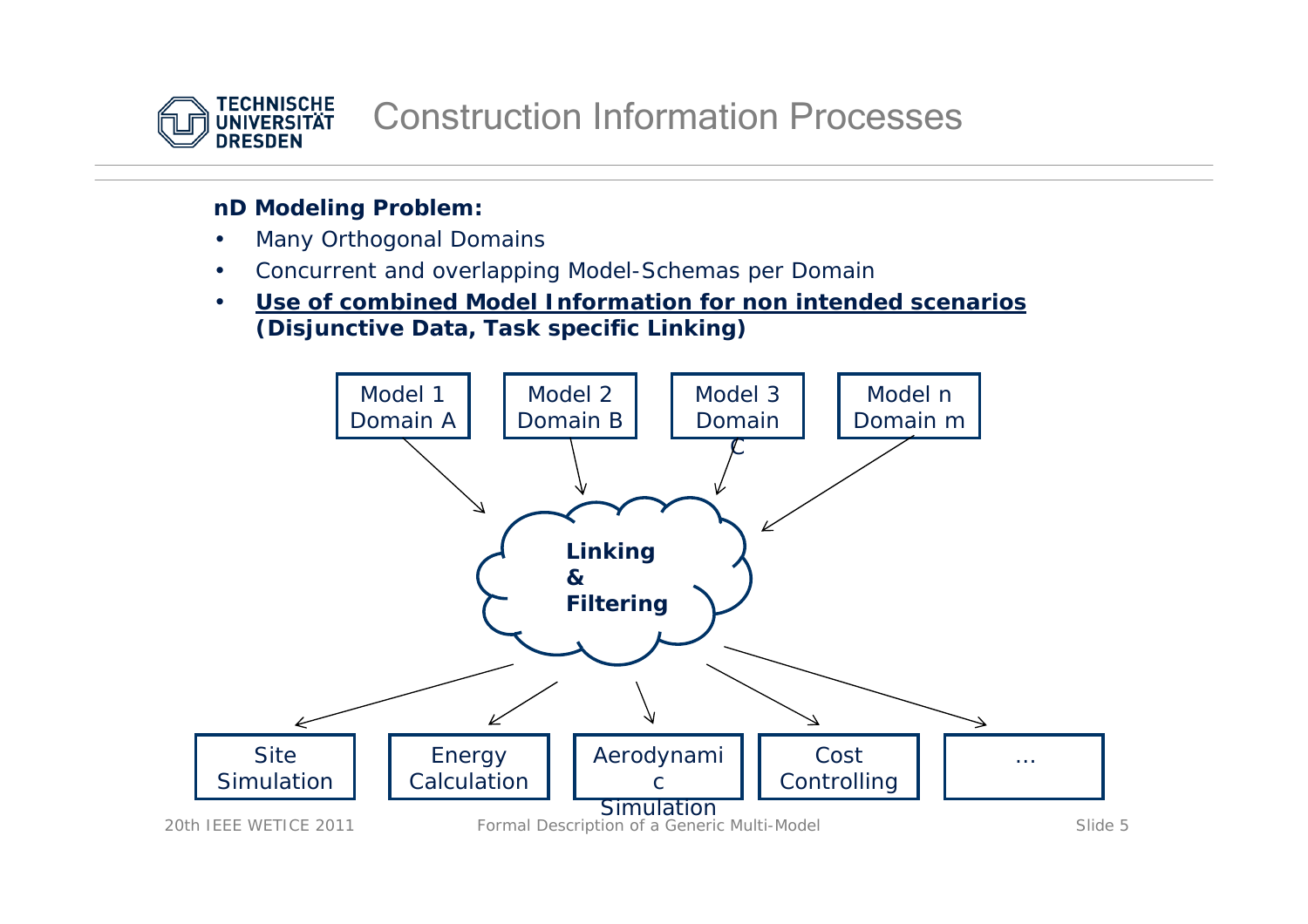

# Construction Information Processes

#### **Multi-Model Example: Calculate Bidding Price**

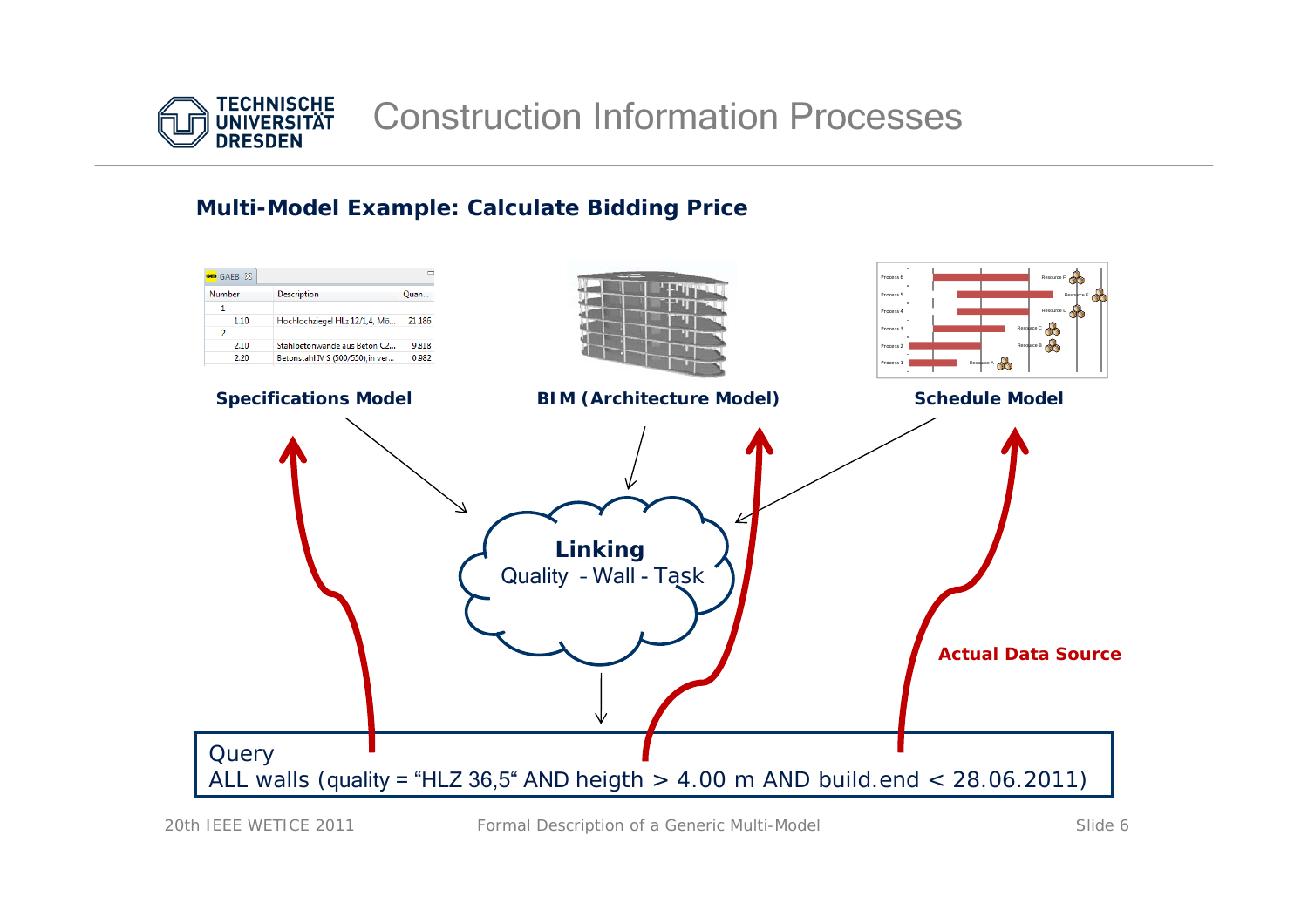

#### **Problem: Current Multi-Model Information is**

- •Implicit - and therefore poorly reusable
- •Private - not intended to be interoperable
- • Expensive – created manually, by self-written software or expensive expert software (e.g. RIB iTWO, Autodesk Navisworks, Synchro)

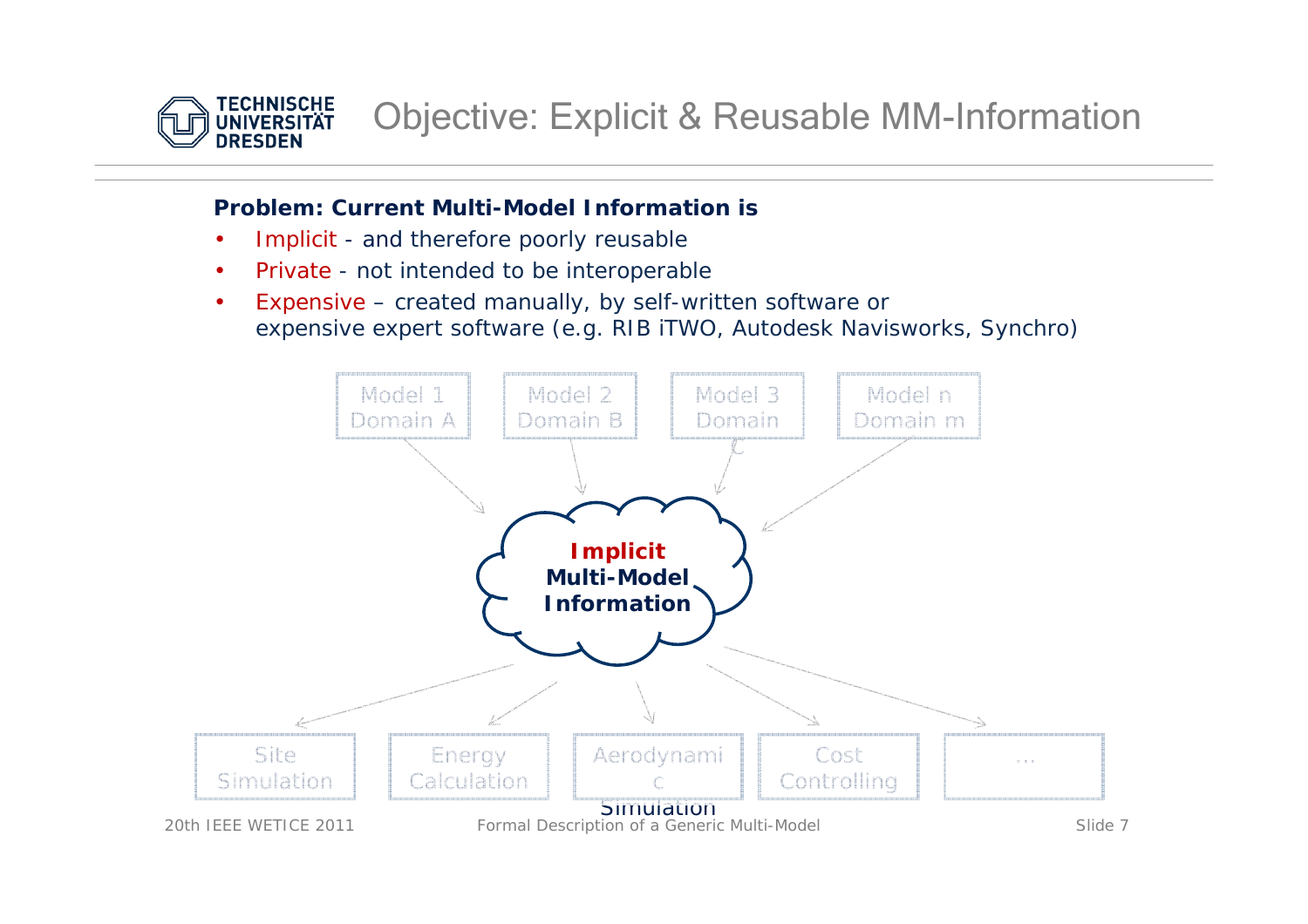

#### **Objective: Provide explicit and reusable Multi-Model Information**

- $\bullet$  Provide a Data Schema for Multi-Models to allow Creation ofgeneric Multi-Model Tools (e.g. Linking- and Filter-Strategies)
- • Specified Serialization Format for neutral Data Exchange including Elementary Models and the Links between their Elements

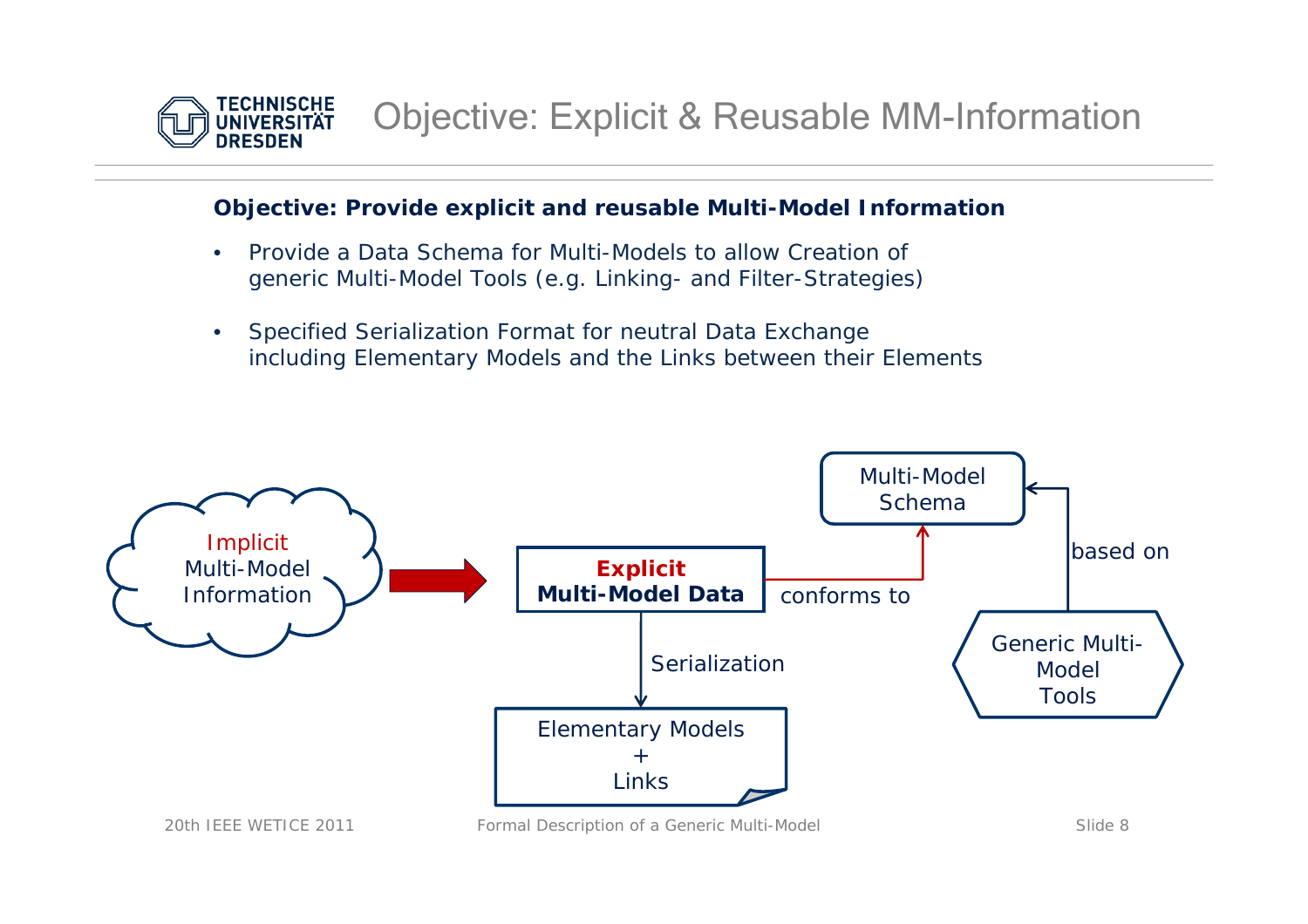

#### **Identified Requirements:**

- 1. There must be a schema of a multi-model which is generic by the meaning of domain unaware
- 2. The schema must be concrete by the meaning of allowing the ad hoc creation of valid multi-model instances
- 3. The schema must be able to store (possibly semantic orthogonal) domain models
- 4. The stored domain models must not be modified
- 5. References between elements of domain models must be persistable and restorable.
- 6. Those references are binary up to n-ary
- 7. The schema must be extensible and adaptable (allow to create converters)
- 8. There must be a standard implementation which supports instantiation and manipulation of conform multi-model instances
- 9. There must be a standard serialization format for multi-model instances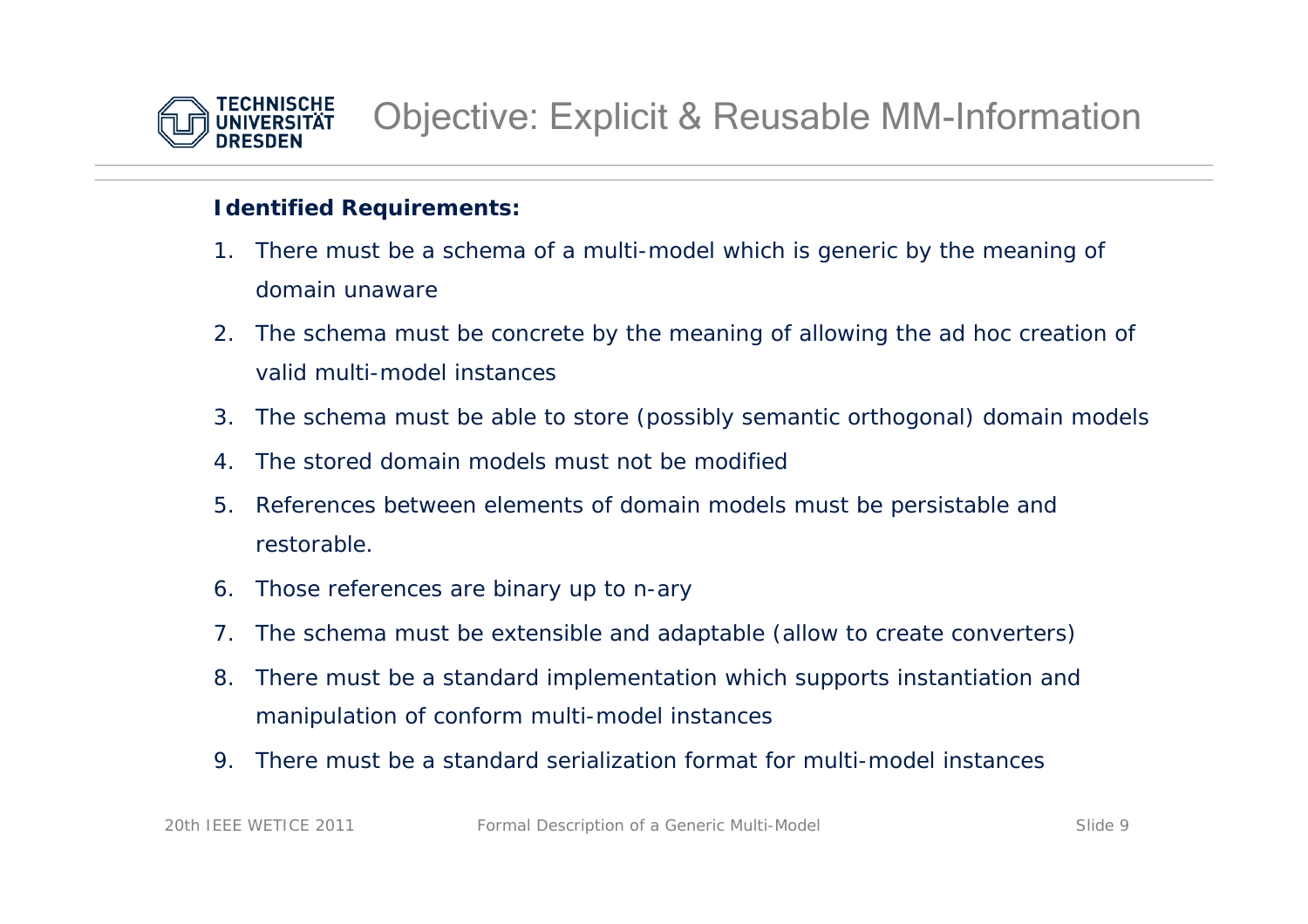

# **Definition (Elementary Model, EM)**

An Elementary Model is an exchangeable instance of a data model with a delimited domain and an appointed semantic.

### **Definition (Link Model, LM)**

A Link Model is a serializable instance of a data model with a schema that stores references between elements of different Elementary Models.

#### **Definition (Multi-Model, MM)**

A Multi-Model is a serializable composite of a set of Elementary Models *E* and a possibly empty set of Link Models having elements of *E* as subject.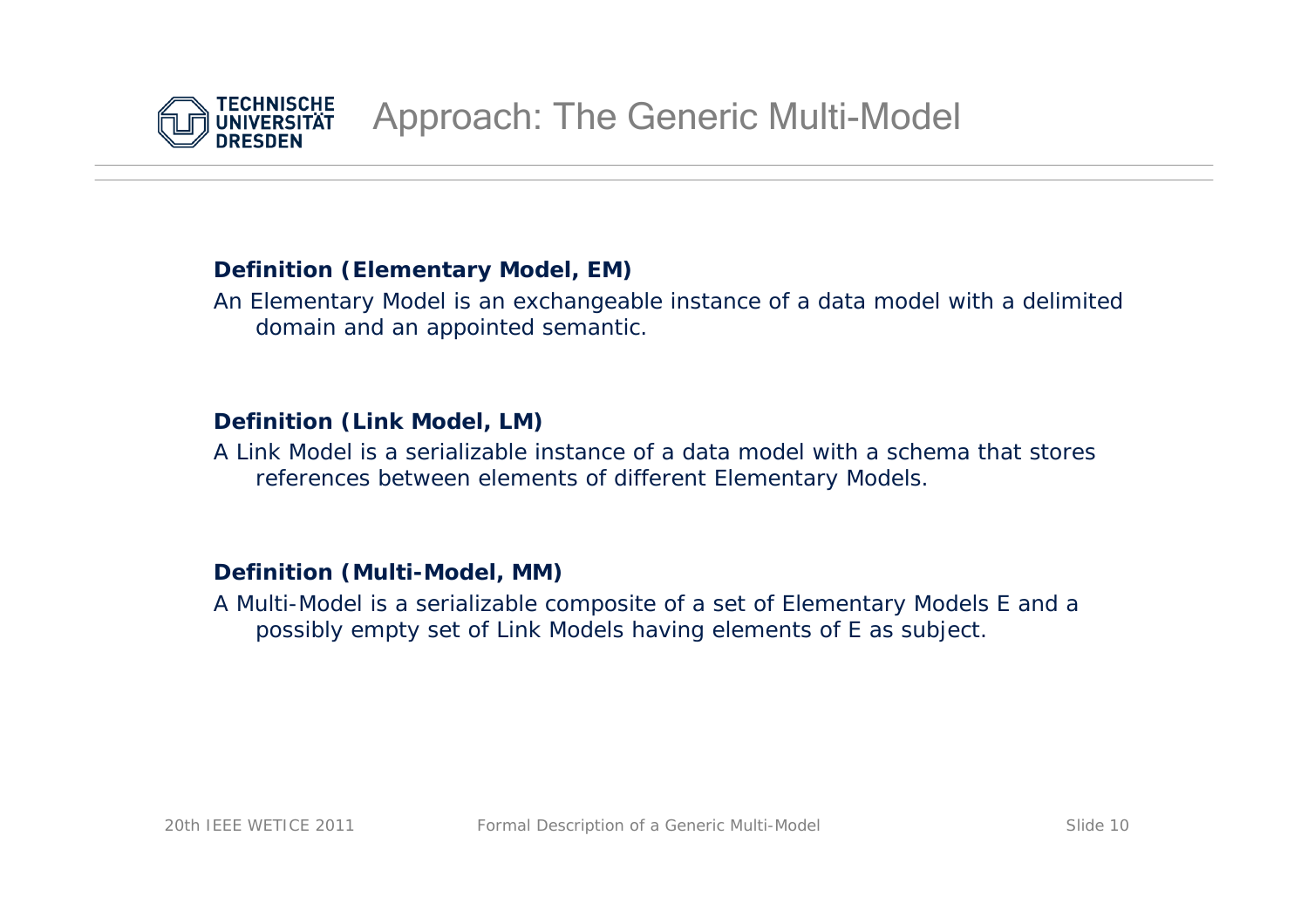

#### **Schema**

•

•

- •Ecore Model, Eclipse Modeling Framework (EMF)
- •Default XML-Serialization

# **Constraints** Defined for Consistency Not shown here

# **Meta-Data Information**

- •For yet unspecified Information
- •Key Value Pairs

# **Elementary Models**

- •Embedded or
- •Referenced by URI

# **Links**

- •n Elements of m Models
- •ID-based





20th IEEE WETICE 2011 Formal Description of a Generic Multi-Model Slide 11

# **Class Diagram**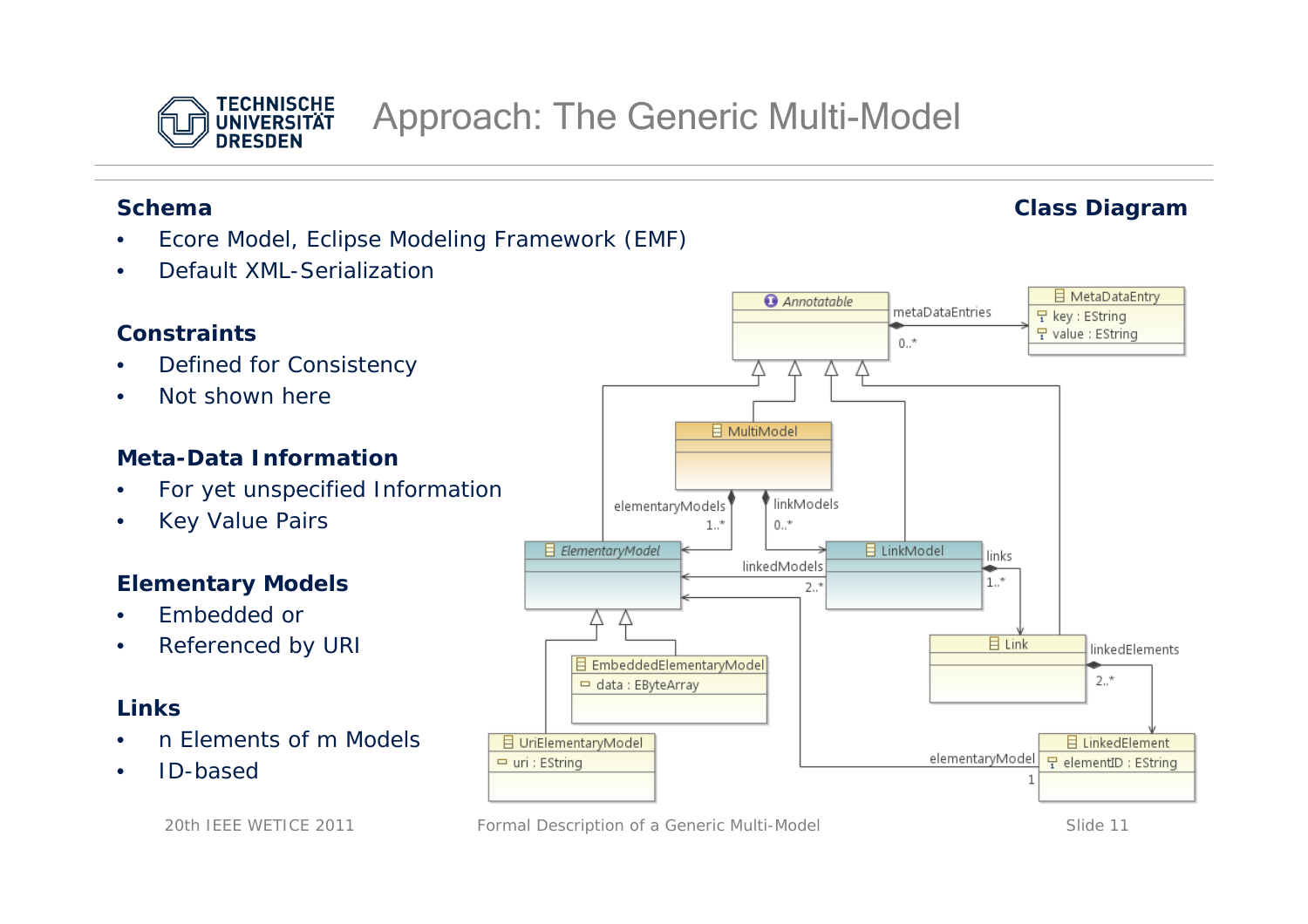

# **ID-based Linking - Methods for Identifying Elements without ID**

- 1. Generate and set IDs according to the Elementary Model's Directive Meta-Data: *cib.model.generatedID = TRUE*
- 2. Add ID to Serialization if supported by Format (e.g. XML or JSON) Meta-Data: *cib.model.artificialIDAttribute = <added ID attribute name>*
- 3. Use Primary Keys of Models stored in Relational Databases as native ID-Substitute Meta-Data:

*cib.linkedElement.artificialID.rdb.pk.db = <database name> cib.linkedElement.artificialID.rdb.pk.schema = <db schema name> cib.linkedElement.artificialID.rdb.pk.table = <db table name> cib.linkedElement.artificialID.rdb.pk.column = <db column name>*

# **Methods providing potentially unexact or inconsistent Results**

- 4. Use Feature Path as ID-Valuee.g. *Root->Building->Roof*
- 5. Use Collection Index as ID-Valuee.g. *Root[0]->Building[1]->Wall[17]*
- 6. Use a Query as ID-Value e.g. *building.name=`garage` && wall.height > 3.5*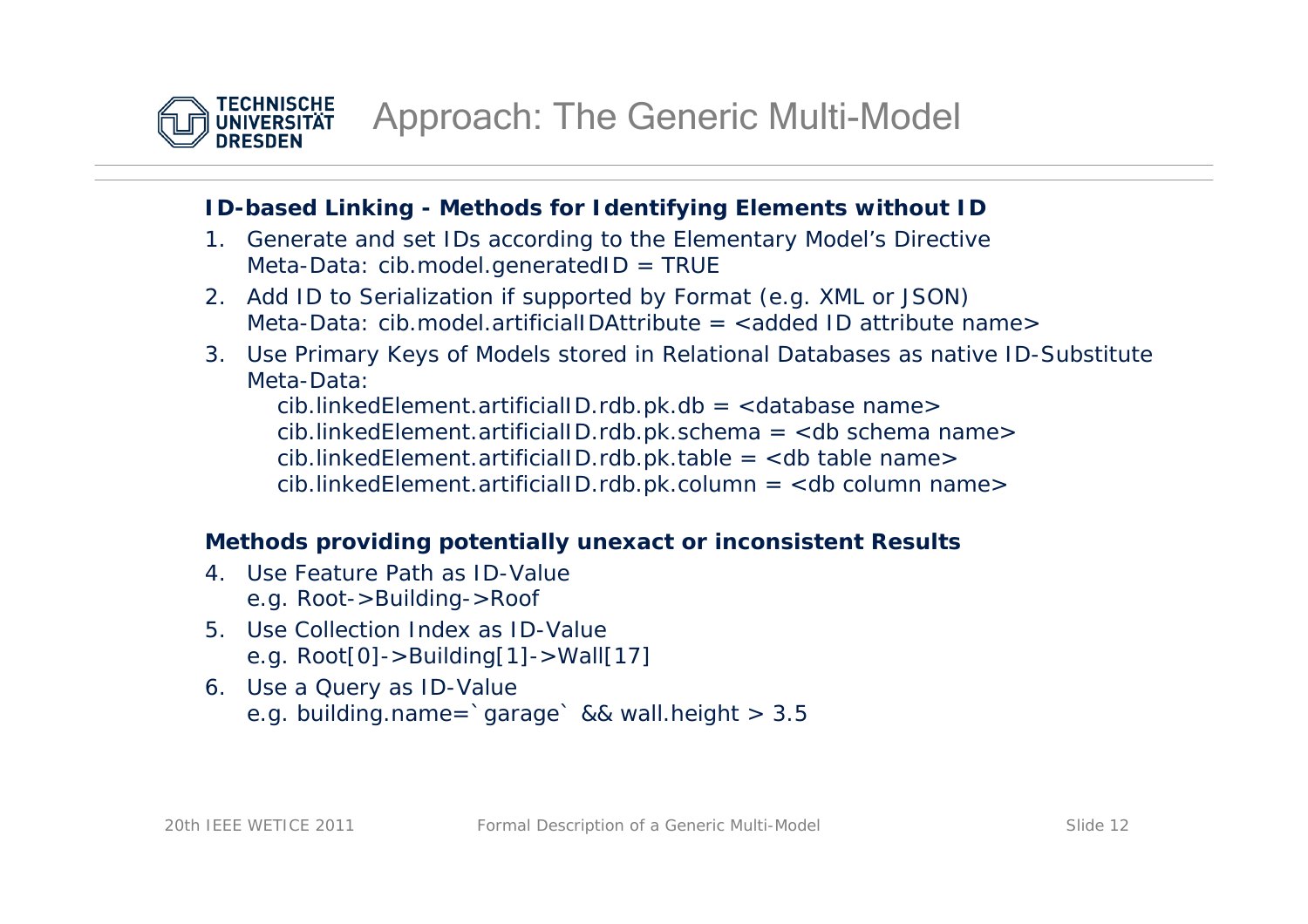

# **Operational Link Type Specification**

- •Describe the Meaning of Links at varying Degrees of Abstraction
- •Aim at Improving Coherence of Models
- •Encoded as Meta-Data-Entry for Multi-Model-, Link Model- and Link-Instances
- •Content: structural and / or semantic Information
- • Hierarchical Concept of overwriting Priorities from General to Object specific Link Types

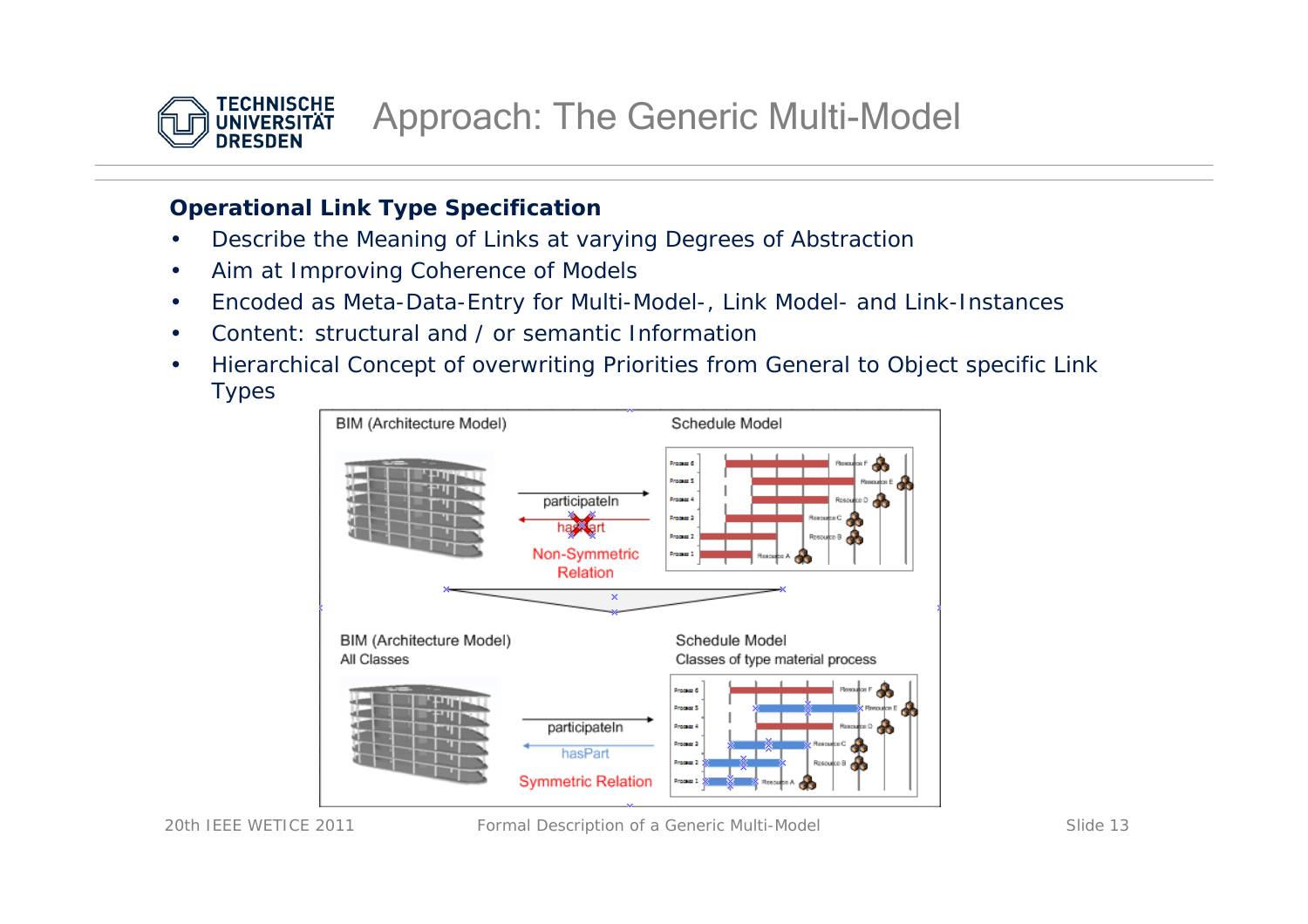

# **Prototypic Implementation within the Multi-Model Assembly and Analyzing Platform (M2A2, TU Dresden)**

- •Creation and Inspection of Generic Multi-Model Instances
- •MM-Validation by proposed Constraints
- •Domain-Views for 5 EM Types
- •Plugin-Mechanism for Extensions

| 自由日                                      |                                |                            |                                    |                                       |                 |                                                                |
|------------------------------------------|--------------------------------|----------------------------|------------------------------------|---------------------------------------|-----------------|----------------------------------------------------------------|
| FirstTest.mmaa 8                         |                                |                            |                                    |                                       | □□ 8FC3D ⊠      | $=$ $\Box$                                                     |
| Multi-Model                              |                                |                            |                                    |                                       |                 |                                                                |
|                                          |                                |                            |                                    |                                       |                 | ●※/只   戸   五郎国   之後の                                           |
| ▼ Meta-Data                              |                                |                            |                                    |                                       |                 |                                                                |
| Show the Container's Meta-Data in View   |                                |                            |                                    |                                       |                 |                                                                |
|                                          |                                |                            |                                    |                                       |                 |                                                                |
| <b>v</b> Elementary Models               |                                |                            |                                    |                                       |                 |                                                                |
| Add<br>Rename<br>Remove                  |                                |                            | <b>Plugin specific features</b>    |                                       |                 |                                                                |
| Type<br>Name                             | Data [Byte]<br>URI             |                            |                                    | View 3D Shows the IFC model in the 3I |                 |                                                                |
| <b>88 BIM IFC 2x3</b><br>HWK-Berlin me   | $\mathbf{0}$                   | file:/D:/Nutzer/sebastian/ |                                    |                                       |                 |                                                                |
| <b>M. Hesmos Sensor </b> Sensor hesmos   | $\bullet$                      | file:/D:/Nutzer/sebastian/ |                                    |                                       |                 |                                                                |
| Sara Wind Data<br><b>WindAction.sara</b> | 11308                          |                            |                                    |                                       |                 |                                                                |
|                                          |                                |                            |                                    |                                       |                 |                                                                |
|                                          |                                |                            |                                    |                                       |                 |                                                                |
|                                          |                                |                            |                                    |                                       |                 |                                                                |
|                                          |                                |                            |                                    |                                       |                 |                                                                |
|                                          |                                |                            |                                    |                                       |                 |                                                                |
| $\leftarrow$<br>m.                       |                                |                            |                                    |                                       |                 |                                                                |
| <b>v</b> Link-Models                     |                                |                            |                                    |                                       | Meta-Data 23    | $=$ $-$<br>a<br>O)                                             |
|                                          |                                |                            |                                    |                                       |                 |                                                                |
| Add<br>Remove                            | Add<br>Remove                  |                            | Add<br>Remove                      |                                       |                 | Elementary Model: 'HWK-Berlin_mehrereEtagen.ifc' (bim-ifc-2x3) |
|                                          | <b>Links</b>                   |                            | <b>Elementary Model</b><br>ID      |                                       |                 |                                                                |
| Link-Models                              |                                |                            |                                    |                                       | Key             | Value                                                          |
|                                          | Link 625865                    |                            |                                    |                                       | mmaa.model.name | HWK-Berlin_mehrereEtagen.ifc                                   |
| Link-Model 6908255                       |                                |                            | <b>&amp;</b> HWK-Berlin me<br>3536 |                                       | mmaa.model.type | bim-ifc-2x3                                                    |
| Link-Model 5520403                       | Link 16390812                  |                            | Sensor.hesmos<br>54574             |                                       |                 |                                                                |
|                                          | Link 10629744                  |                            | WindAction.sara<br>76585           |                                       |                 |                                                                |
|                                          | Link 10326754                  |                            |                                    |                                       |                 |                                                                |
|                                          | Link 18241183                  | ×                          |                                    |                                       |                 |                                                                |
|                                          | Link 26281000                  |                            |                                    |                                       |                 |                                                                |
|                                          | Link 33498361                  |                            |                                    |                                       |                 |                                                                |
|                                          | Link 30703997                  |                            |                                    |                                       |                 |                                                                |
|                                          | Link 8477020                   |                            |                                    |                                       |                 |                                                                |
|                                          | Link 1157196                   |                            |                                    |                                       |                 |                                                                |
| Remove<br>Add                            | Link 20993072                  |                            |                                    |                                       |                 |                                                                |
|                                          | Link 5712464                   |                            |                                    |                                       |                 |                                                                |
| Linked Elementary Name                   | Link 10166459                  |                            |                                    |                                       |                 |                                                                |
| <b>BB</b> BIM IFC 2x3<br>HWK-Berlin      | Link 8508748                   |                            |                                    |                                       |                 |                                                                |
| Hesmos Sensor  Sensor.hesmos             | Link 27171241                  |                            |                                    |                                       |                 |                                                                |
| Sara Wind Data  WindAction.sa            | Link 21623194<br>Link 26527631 |                            | $\leftarrow$<br>$\mathfrak{m}^-$   | $\sim$ $\sim$                         |                 |                                                                |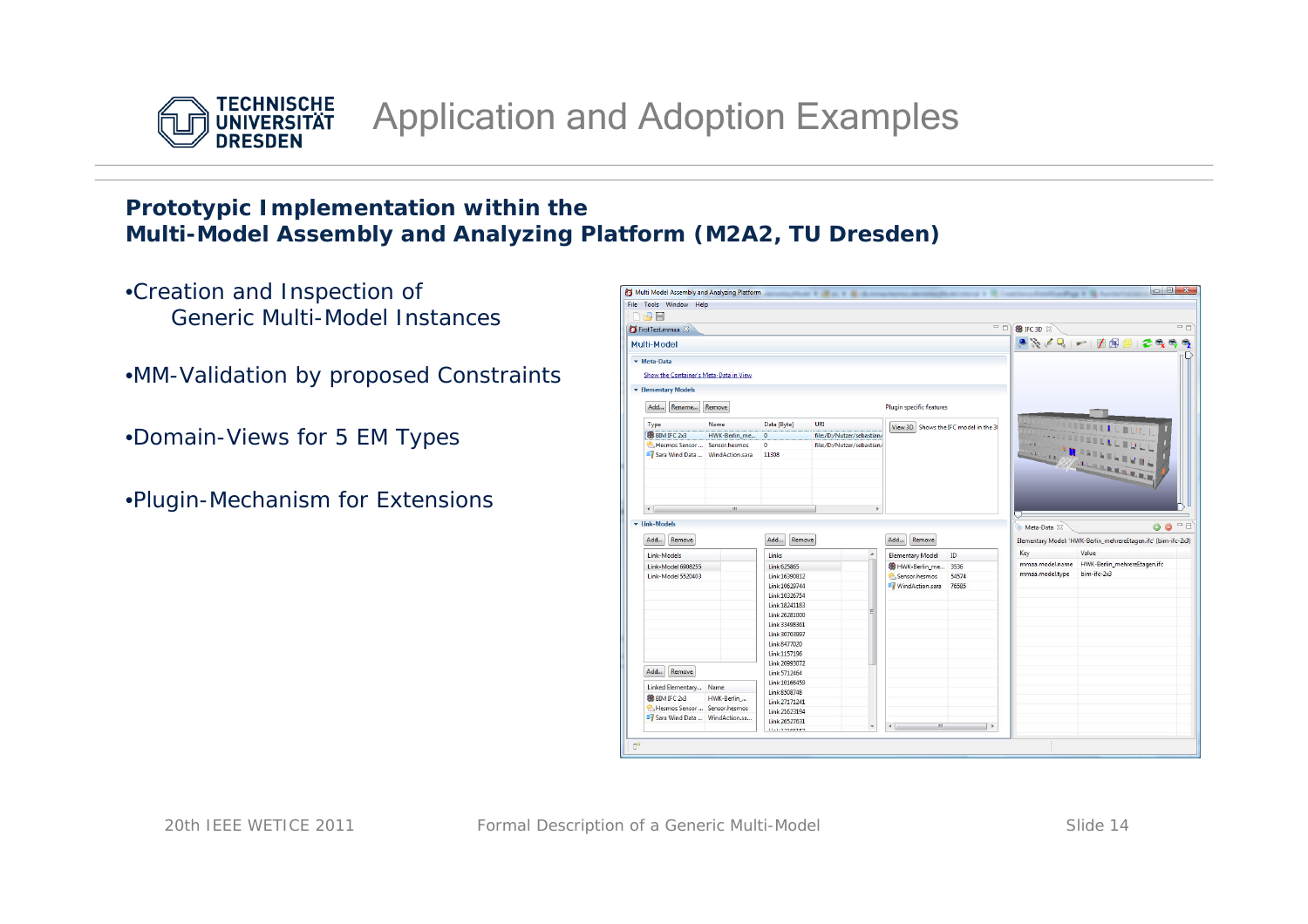

#### **HESMOS – out of the box usage**

- •Energy Efficiency Simulation and Lifecycle Management
- •Provisional Elementary Models and Multi-Model Data Exchange
- •Out of the box usage of Generic Multi-Model

# **MEFISTO-Container**

- •Controlling, Simulation and Leading of Construction Projects
- •7 defined Elementary Model Types (Domains)
- •Dedicated Meta-Data-Model describing Quality of Data
- •Compressed Archive Format including Files and Folders
- •Artificial IDs for Schedule- and Specification-Model
- •Converter from/to Generic Multi-Model to use Generic tools in M2A2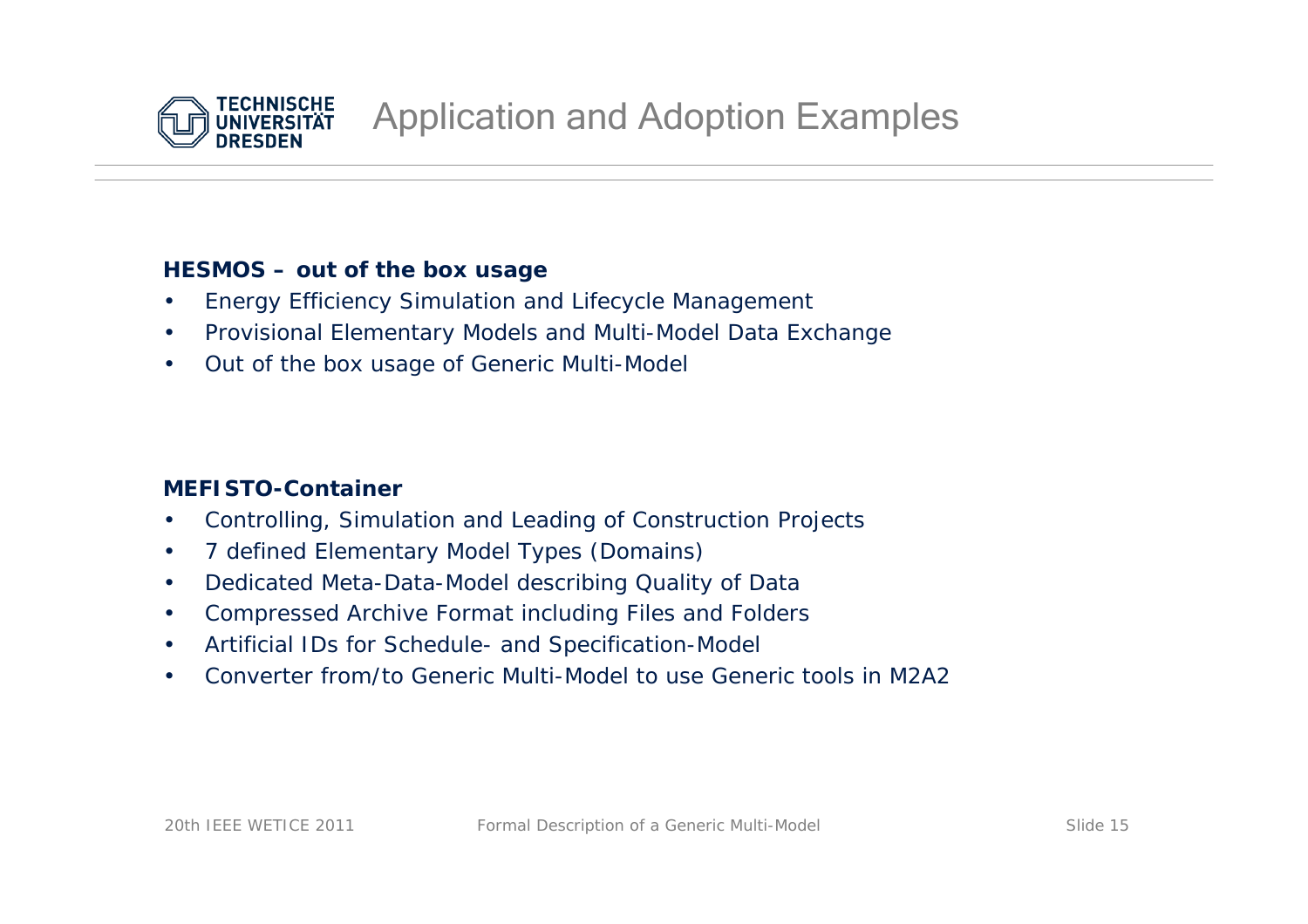

# **Summary**

- •Explicit, ID-based Links between Domain Models
- •Bottom Up Approach, Task specific and loose Coupling
- •Meta-Data Mechanism; Several Predefinitions for structural and semantic Description
- •Data Schema is generic: (Construction) Domain unaware
- •Data Schema is extensible & ready for use out of the Box
- •XML-Serialization for neutral Data Exchange
- •Just one of many potential solutions
- •Responsibility for Link Interpretation and Domain Semantics is deferred to

# **Outlook**

- •Provide Methods for (Semi-) automated Linking
- •Provide Multi-Model-Filter Methods